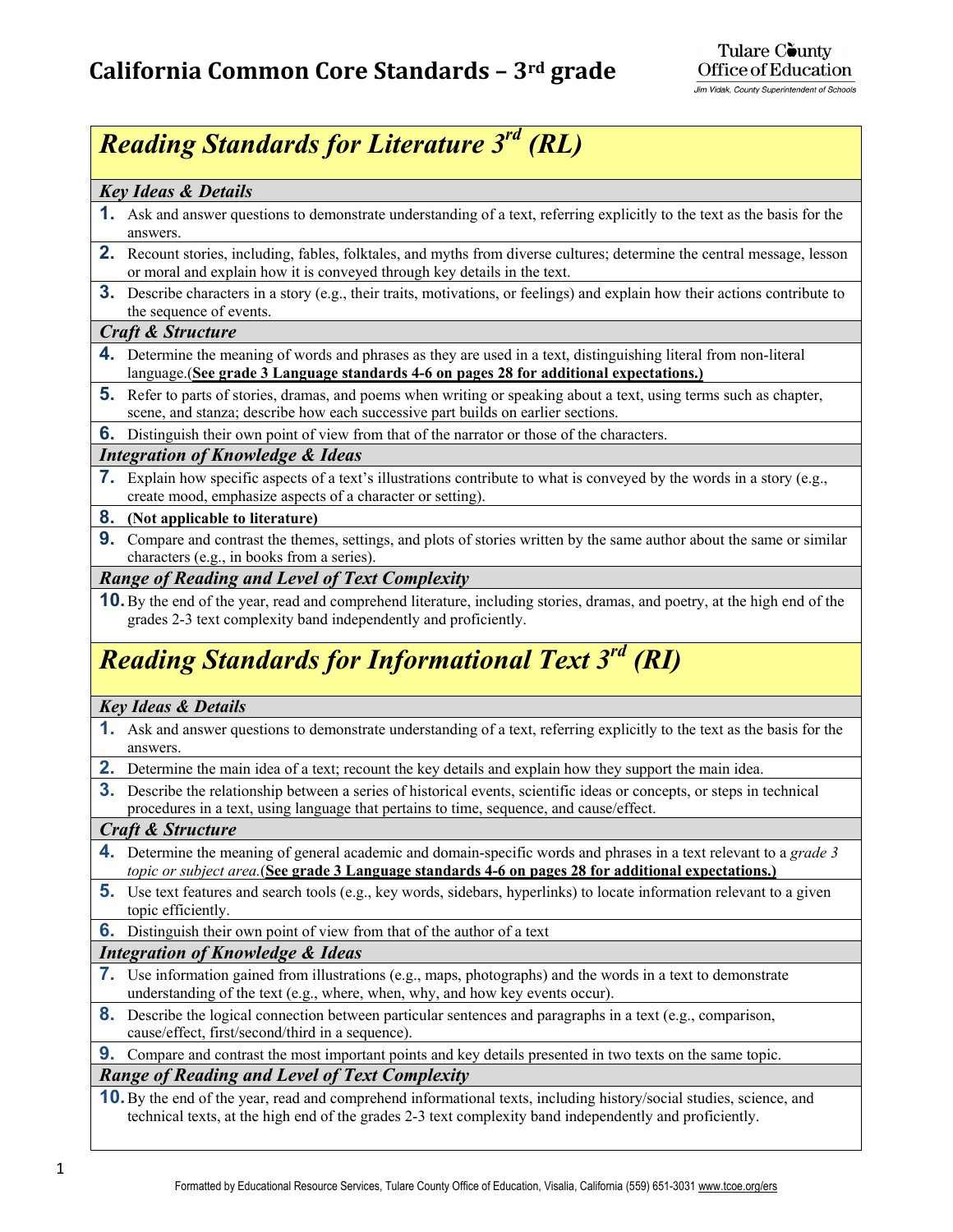## *Reading Standards: Foundational Skills 3rd (RF)*

### *Print Concepts*

#### **1. (Not applicable)**

*Phonological Awareness* 

#### **2. (Not applicable)**

### *Phonics & Word Recognition*

- **3.** Know and apply grade-level phonics and word analysis skills in decoding words **both in isolation and in text. a.** Identify and know the meaning of the most common prefixes and derivational suffixes.
	- **b.** Decode words with common Latin suffixes.
	- **c.** Decode multi-syllable words.
	- **d.** Read grade-appropriate irregularly spelled words.

#### *Fluency*

- **4.** Read with sufficient accuracy and fluency to support comprehension.
	- **a.** Read on-level text with purpose and understanding.
	- **b.** Read on-level prose and poetry orally with accuracy, appropriate rate, and expression on successive readings. **c.** Use context to confirm or self-correct word recognition and understanding, re-reading as necessary..

# *Writing Standards 3rd (W)*

### *Text Types & Purposes*

- **1.** Write opinion pieces on topics or texts, supporting a point of view with reasons.
	- **a.** Introduce the topic or text they are writing about, state an opinion, and create an organizational structure that lists reasons.
	- **b.** Provide reasons that support the opinion.
	- **c.** Use linking words and phrases (e.g., *because, therefore, since, for example)* to connect opinion and reasons.
	- **d.** Provide concluding statement or section.
- **2.** Write informative / explanatory texts to examine a topic and convey ideas and information clearly.
	- **a.** Introduce a topic and group related information together; include illustrations when useful to aiding comprehension.
	- **b.** Develop the topic with facts, definitions, and details.
	- **c.** Use linking words and phrases (e.g., *also, another, and, more, but*) to connect ideas within categories of information.
	- **d.** Provide a concluding statement or section.
- **3.** Write narratives to develop real or imagined experiences or events using effective technique, descriptive details, and clear event sequences.
	- **a.** Establish a situation and introduce a narrator and/ or characters; organize an event sequence that unfolds naturally.
	- **b.** Use dialogue and descriptions of actions, thoughts, and feelings to develop experiences and events or show the response of characters to situations.
	- **c.** Use temporal words and phrases to signal event order. Provide a sense of closure.

### *Production & Distribution of Writing*

- **4.** With guidance and support from adults, produce writing in which the development and organization are appropriate to task and purpose. (*Grade-specific expectations for writing types are defined in standards 1-3 above.)*
- **5.** With guidance and support from peers and adults, develop and strengthen writing as needed by planning, revising, and editing. (*Editing for conventions should demonstrate command of Language standards 1-3 up to and including grade 3 on pages 28 and 29.)*
- **6.** With guidance and support from adults, use technology to produce and publish writing (using keyboarding skills*)* as well as to interact and collaborate with others.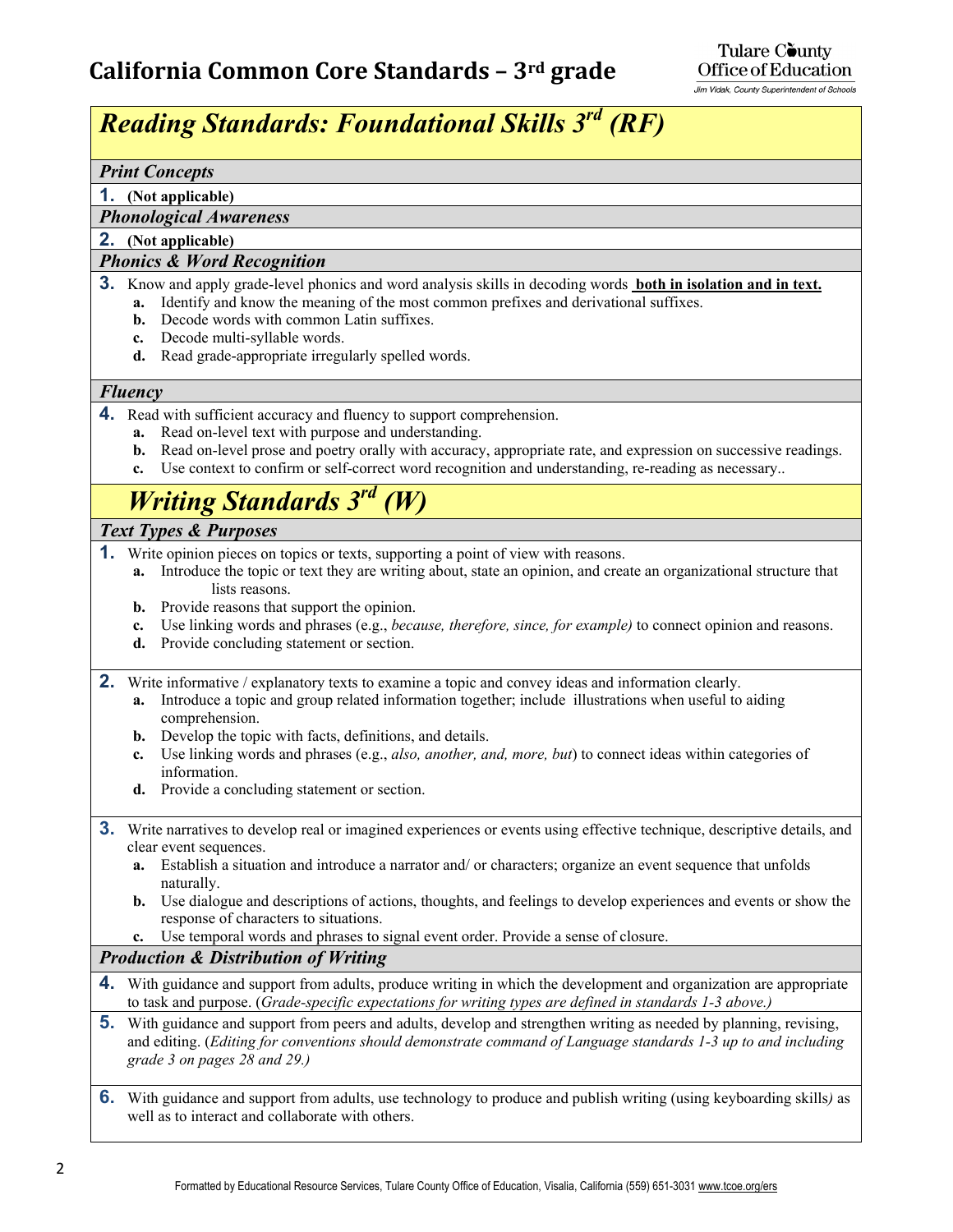#### *Research to Build & Present Knowledge*

- **7.** Conduct short research projects that build knowledge about a topic.
- **8.** Recall information from experiences or gather information from print and digital sources; take brief notes on sources and sort evidence into provided categories

#### **9. (Begins in grade 4)**

#### *Range of Writing*

**10.** Write routinely over extended time frames (*time for research, reflection, and revision*) and shorter time frames (*a single sitting or a day or two*) for a range of discipline-specific tasks, purposes, and audiences.

## *Speaking & Listening Standards 3rd (SL)*

#### *Comprehension & Collaboration*

- **1.** Engage effectively in a range of collaborative discussions (one-on-one, in groups, and teacher led) with diverse partners on *grade 3 topics and texts*, building on others' ideas and expressing their own clearly.
	- **a.** Come to discussions prepared having read or studied required material; explicitly draw on that preparation and other information known about the topic to explore ideas under discussion.
	- **b.** Follow agreed-upon rules for discussions (e.g., gaining the floor in respectful ways, listening to others with care, speaking one at a time about the topics and texts under discussion).
	- **c.** Ask questions to check understanding of information presented, stay on topic, and link their comments to the remarks of others.
	- **d.** Explain their own ideas and understanding in light of the discussion.
- **2.** Determine the main ideas and supporting details of a text read aloud or information presented in diverse media and formats, including visually, quantitatively, and orally.
- **3.** Ask and answer questions about information from a speaker, offering appropriate elaboration and detail.

#### *Presentation of Knowledge & Ideas*

- **4.** Report on a topic or text, tell a story, or recount an experience with appropriate facts and relevant, descriptive details, speaking clearly at an understandable pace.
	- **a. Plan and deliver an informative/explanatory presentation on a topic that: organizes ideas around major points of information, follows a logical sequence, includes supporting details, uses clear and specific vocabulary, and provides a strong conclusion.**
- **5.** Create engaging audio recordings of stories or poems that demonstrate fluid reading at an understandable pace; add visual displays when appropriate to emphasize or enhance certain facts or details.

**<sup>6.</sup>** Speak in complete sentences when appropriate to task and situation in order to provide requested detail or clarification. (See grade 3 Language standards 1 and 3 on pages 28 and 29 for specific expectations.)